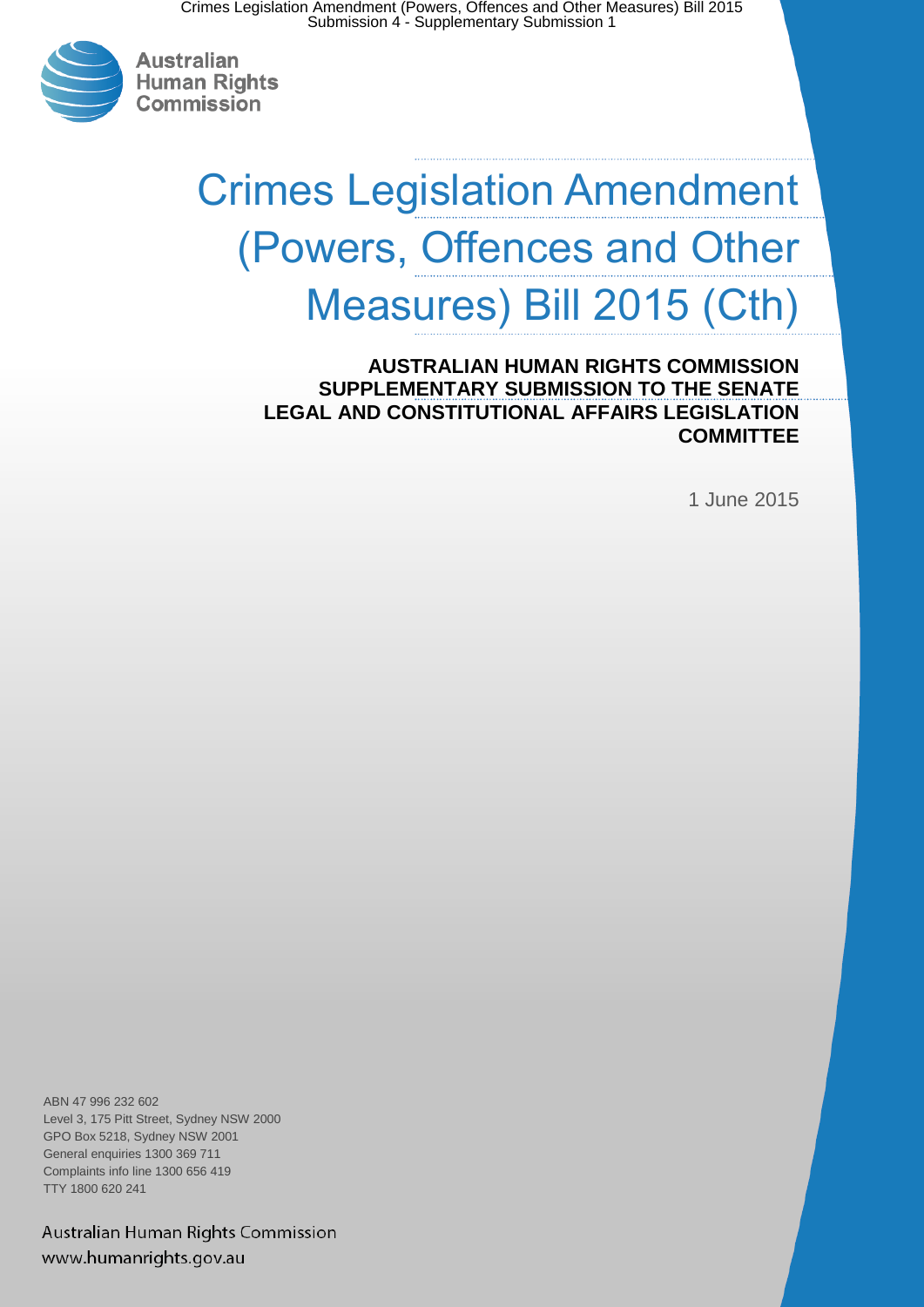*Crimes Legislation Amendment (Powers Offences and Other Measures) Bill, Senate Inquiry – 1 June 2015*

## **Table of Contents**

|             | Australian Human Rights Commission Supplementary Submission to the<br>Senate Legal and Constitutional Affairs Legislation Committee  1 |  |
|-------------|----------------------------------------------------------------------------------------------------------------------------------------|--|
|             | $\mathbf 1$                                                                                                                            |  |
| $\mathbf 2$ |                                                                                                                                        |  |
| 3           |                                                                                                                                        |  |
| 4           |                                                                                                                                        |  |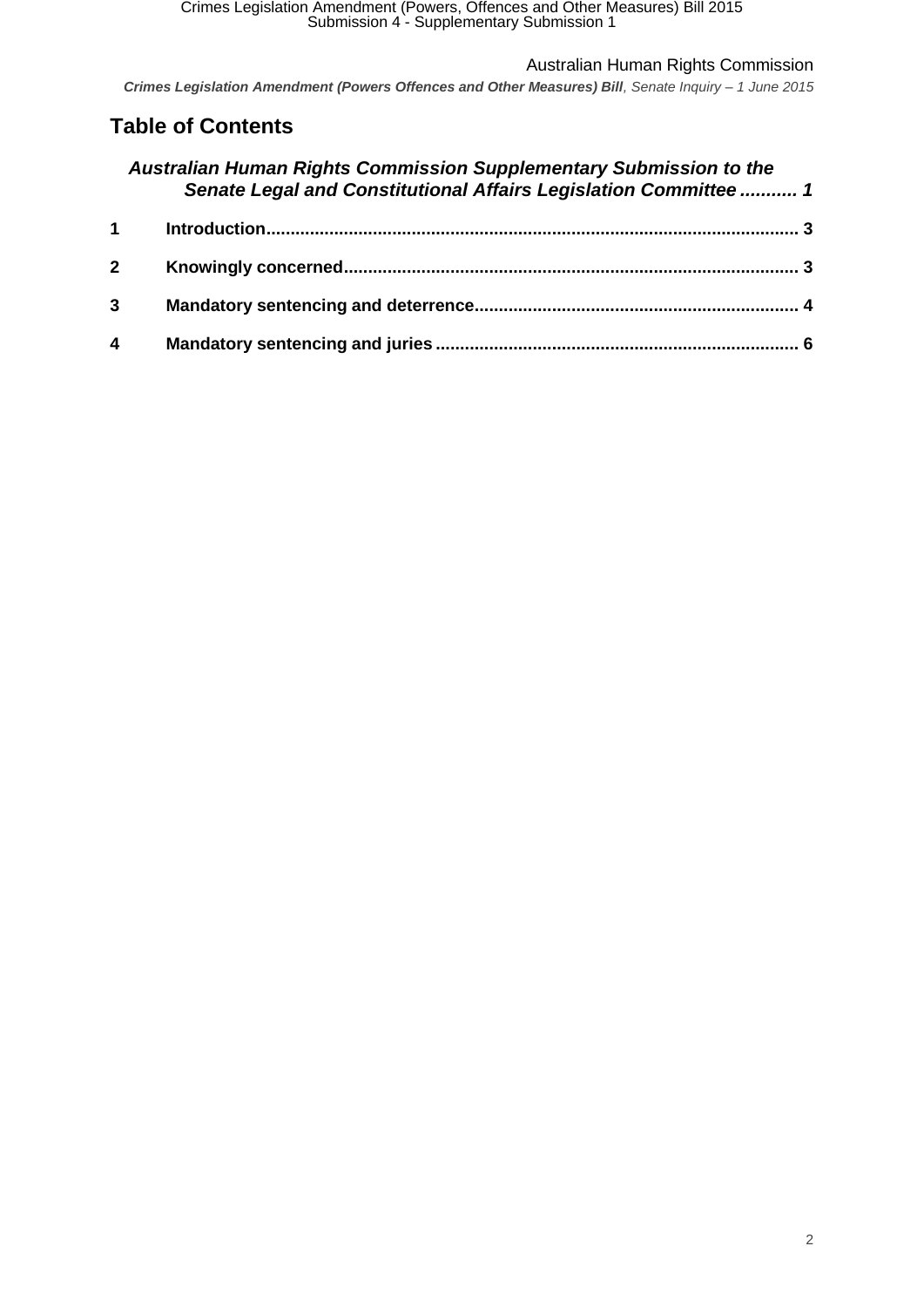*Crimes Legislation Amendment (Powers Offences and Other Measures) Bill, Senate Inquiry – 1 June 2015*

## <span id="page-2-0"></span>**1 Introduction**

- 1. This supplementary submission of the Australian Human Rights Commission responds to issues raised during the public hearing of the Senate Legal and Constitutional Affairs Legislation Committee in its Inquiry into the Crimes Legislation Amendment (Powers, Offences and Other Measures) Bill 2015 (Cth) introduced by the Australian Government.
- 2. The submission provides answers to two questions taken on notice and provides further material in relation to a third question asked during the course of the hearing. The issues dealt with in this supplementary submission are:
	- a. The proposal to expand the forms of secondary criminal liability to include 'knowingly concerned'.
	- b. Research dealing with whether there is a deterrent effect from mandatory minimum sentences.
	- c. Research dealing with whether juries have a tendency not to convict an accused in circumstances were a mandatory minimum sentence would be imposed.

## <span id="page-2-1"></span>**2 Knowingly concerned**

- 3. Senator Collins asked the Commission to reflect on the amendments proposed in Schedule 5 of the Bill to insert 'knowingly concerned' into section 11.2 of the Commonwealth Criminal Code as a form of secondary criminal liability.<sup>1</sup>
- 4. A seminal case dealing with the meaning of 'knowingly concerned' is the High Court's decision in *Yorke v Lucas* (1985) 158 CLR 661. There the court was considering the meaning of the phrase in the context of s 75B of the then *Trade Practices Act 1974* (Cth) (now called the *Competition and Consumer Act 2010* (Cth)). Section 75B(c) extends civil liability to a person who 'has been in any way, directly or indirectly, knowingly concerned in, or party to, the contravention'. Although the court was dealing with civil provisions, these provisions were based on the then s 5 of the *Crimes Act 1914* (Cth) which relevantly provided:

Any person who aids, abets, counsels, or procures, or by act or omission is in any way directly or indirectly knowingly concerned in, or party to, the commission of any offence against any law of the Commonwealth ... shall be deemed to have committed that offence and shall be punishable accordingly.

- 5. The court held that 'knowingly concerned' in s 75B should have the same meaning that it has in criminal law. In order to establish that someone is 'knowingly concerned' in a contravention, it is necessary to show that: 2
	- a. the person had knowledge of the essential facts constituting the contravention; and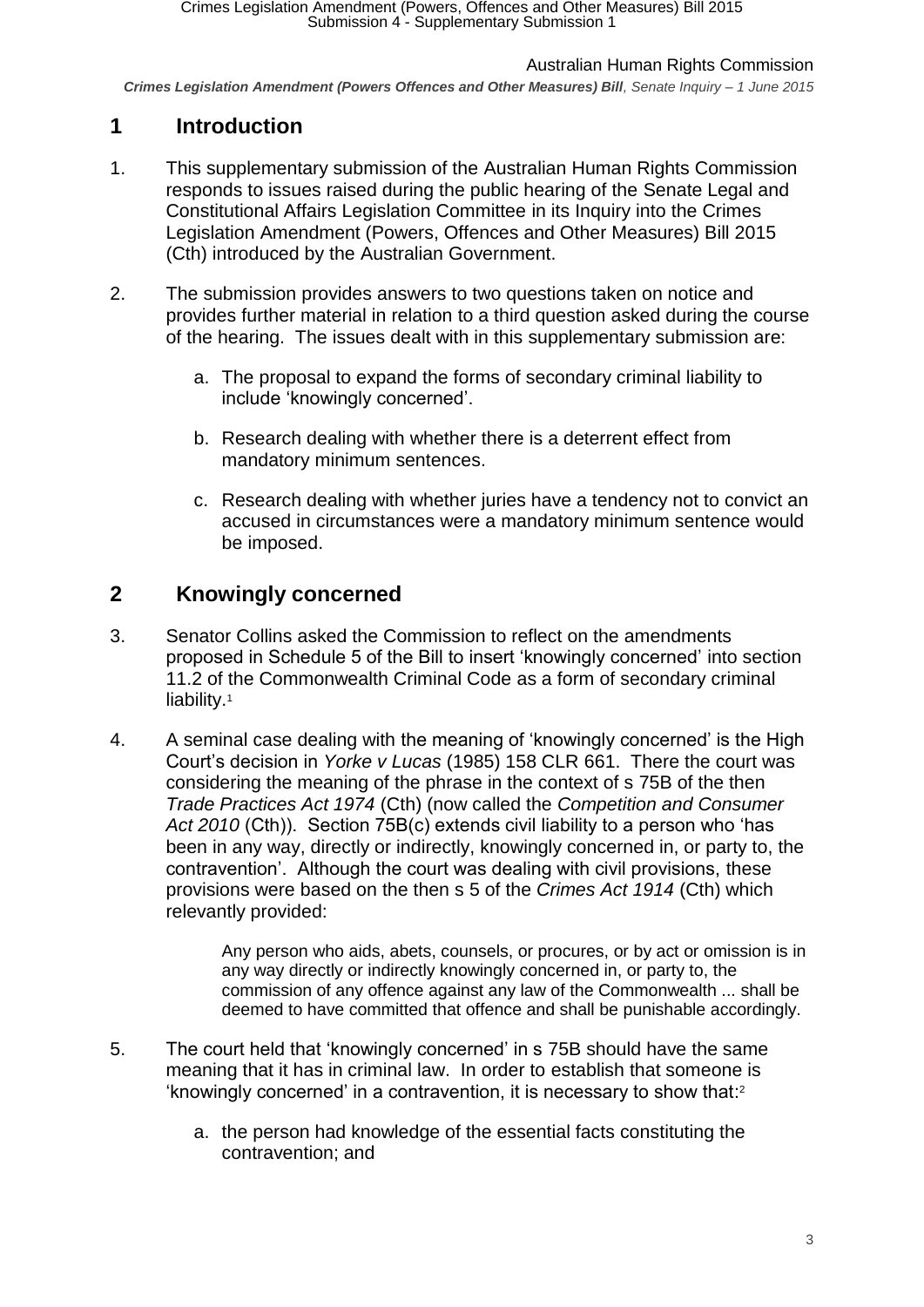*Crimes Legislation Amendment (Powers Offences and Other Measures) Bill, Senate Inquiry – 1 June 2015*

- b. the person was an intentional participant in the contravention, based upon that knowledge.
- 6. As described by the Commonwealth Director of Public Prosecutions in evidence given to the Committee, the concept of being 'knowingly concerned' is currently part of a number of Commonwealth Acts dealing with both civil contraventions and criminal offences (one example of a current criminal provision at the Commonwealth level is s 79 of the *Competition and Consumer Act 2010* (Cth) which deals with criminal liability for cartel conduct, although the Commission understands that there have not been any prosecutions under this section to date).
- 7. However, it is difficult to anticipate the impact of extending this form of liability to all offences. For example, as submitted by Liberty Victoria, it would be necessary to carefully consider the impact of the change on the prosecution of inchoate offences.
- 8. For this reason, the Commission supports the view expressed by the Law Council of Australia that proposals for change to Chapter 2 of the Criminal Code, dealing with general principles of criminal responsibility, should follow wide public consultation and be based on work of relevant experts such as the Model Criminal Code Committee.

## <span id="page-3-0"></span>**3 Mandatory sentencing and deterrence**

- 9. Senator Wright asked the Commission if there was research that considered whether mandatory sentencing had a deterrent effect on crime and particularly asked about the Canadian experience.<sup>3</sup>
- 10. This issue was considered by the Supreme Court of Canada in its recent judgment in *R v Nur* 2015 SCC 15, handed down on 15 April 2015. In the majority judgment, Chief Justice McLachlin said:

Empirical evidence suggests that mandatory minimum sentences do not, in fact, deter crime … . The empirical evidence 'is clear: mandatory minimum sentences do not deter more than less harsh, proportionate, sentences'.<sup>4</sup>

- 11. In reaching these conclusions, the Chief Justice referred to the following three articles:
	- a. AN Doob and C Cesaroni, 'The Political Attractiveness of Mandatory Minimum Sentences' (2001) 39 *Osgood Hall Law Journal* 291;
	- b. AN Doob and CM Webster, 'Sentence Severity and Crime: Accepting the Null Hypothesis' (2003) 30 *Crime and Justice* 143;
	- c. M Tonry, 'The Mostly Unintended Effects of Mandatory Penalties: Two Centuries of Consistent Findings' (2009) 38 *Crime and Justice* 65.
- 12. The last two of these are the most significant in terms of analysing empirical evidence across a range of previous published studies.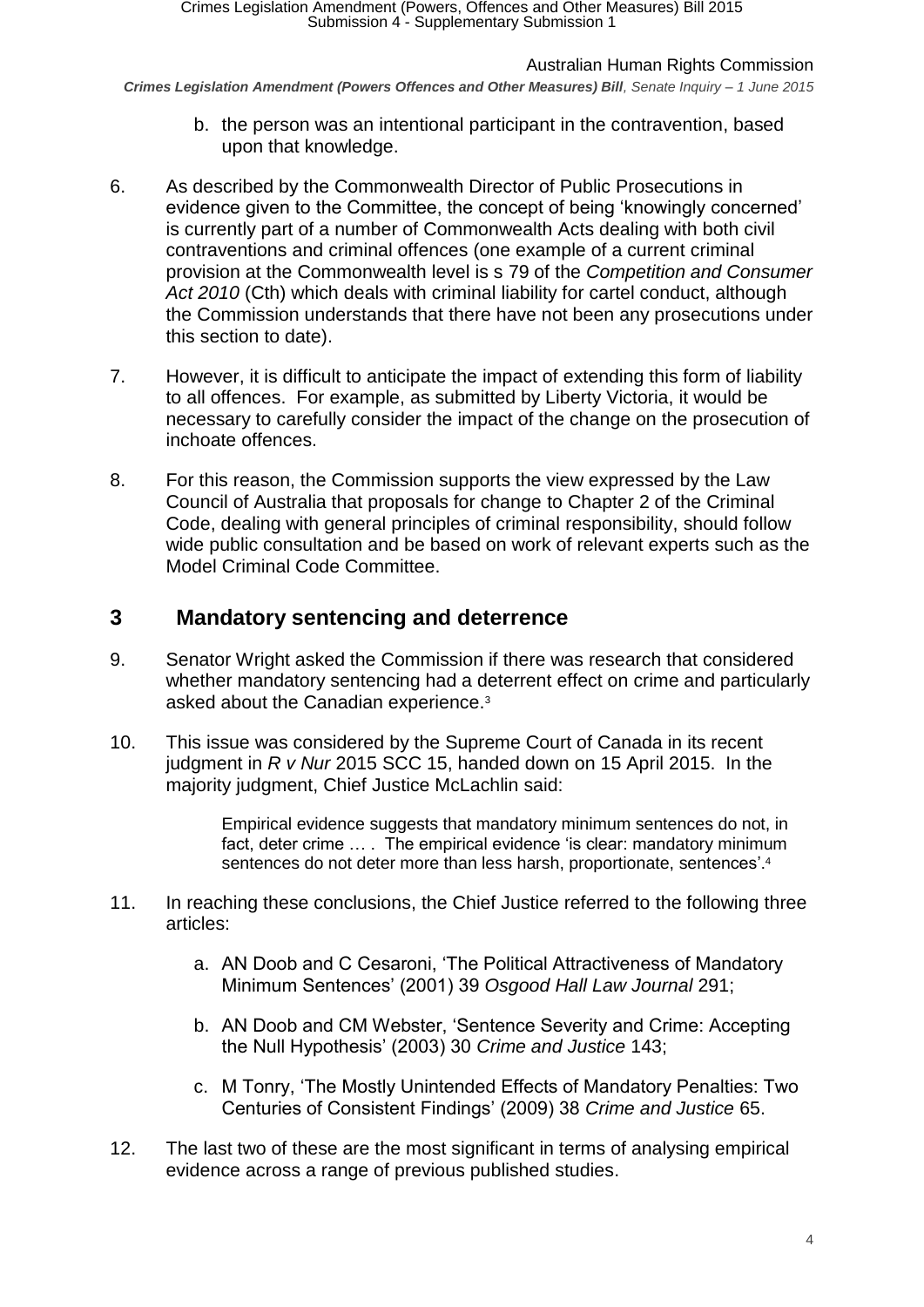*Crimes Legislation Amendment (Powers Offences and Other Measures) Bill, Senate Inquiry – 1 June 2015*

- 13. As the President of the Commission noted in her evidence before the Committee, there can be difficulties in social science in 'proving a negative' or establishing a null-hypothesis.<sup>5</sup> That is, it can be difficult to show that there is no significant relationship between two variables such as the level of penalties and crime rates.
- 14. Doob and Webster (2003) considered a body of literature over a period of 30 years, but particularly through the 1990s, on the deterrent effect of sentences. They concluded as follows:

We could find no conclusive evidence that supports the hypothesis that harsher sentences reduce crime through the mechanism of general deterrence. Particularly given the significant body of literature from which this conclusion is based, the consistency of the findings over time and space, and the multiple measures and methods employed in the research conducted, we would suggest that a stronger conclusion is warranted. More specifically, the null-hypothesis that variation in sentence severity does not cause variation in crime rates should be conditionally accepted.<sup>6</sup>

- 15. Some of the most significant results that Doob and Webster refer to related to the well-publicised introduction of 'three strikes' laws in a number of states in the United States in the early 1990s. The combination of a sudden change to significantly higher mandatory minimum penalties in a number of jurisdictions along with a high level of publicity provided the ideal conditions to test whether harsher penalties deter crime. This is what is sometimes referred to in economics literature as a 'natural experiment'. The result was that there was no decrease in felony rates attributable to the change in policy, and that violent crime in states that did not adopt three strikes laws fell nearly three times as fast as violent crime in states that did adopt such laws.<sup>7</sup>
- 16. Accepting that higher sentences do not reduce crime may seem counterintuitive if people are acting rationally. However, the authors provide some explanation for this effect by describing the preconditions for higher sentences to have an impact on a person's decision to commit a crime:
	- a. the person must believe that there is a reasonable likelihood that they will be caught, convicted and sentenced;
	- b. the person must know that there has been a change in the level of the penalty;
	- c. the person must be someone who will consider the penal consequences in deciding whether to commit an offence;
	- d. the person must calculate that it is 'worth' committing the offence for a lower level of punishment but not for the increased level of punishment.

The authors note that: 'viewed from this perspective, the lack of evidence in favour of a deterrent effect for variation in sentence severity may gain its own intuitive appeal'.<sup>8</sup>

17. These conclusions do not mean that the criminal justice system in general does not have a deterrent effect. Rather, as Tonry (2009) concludes: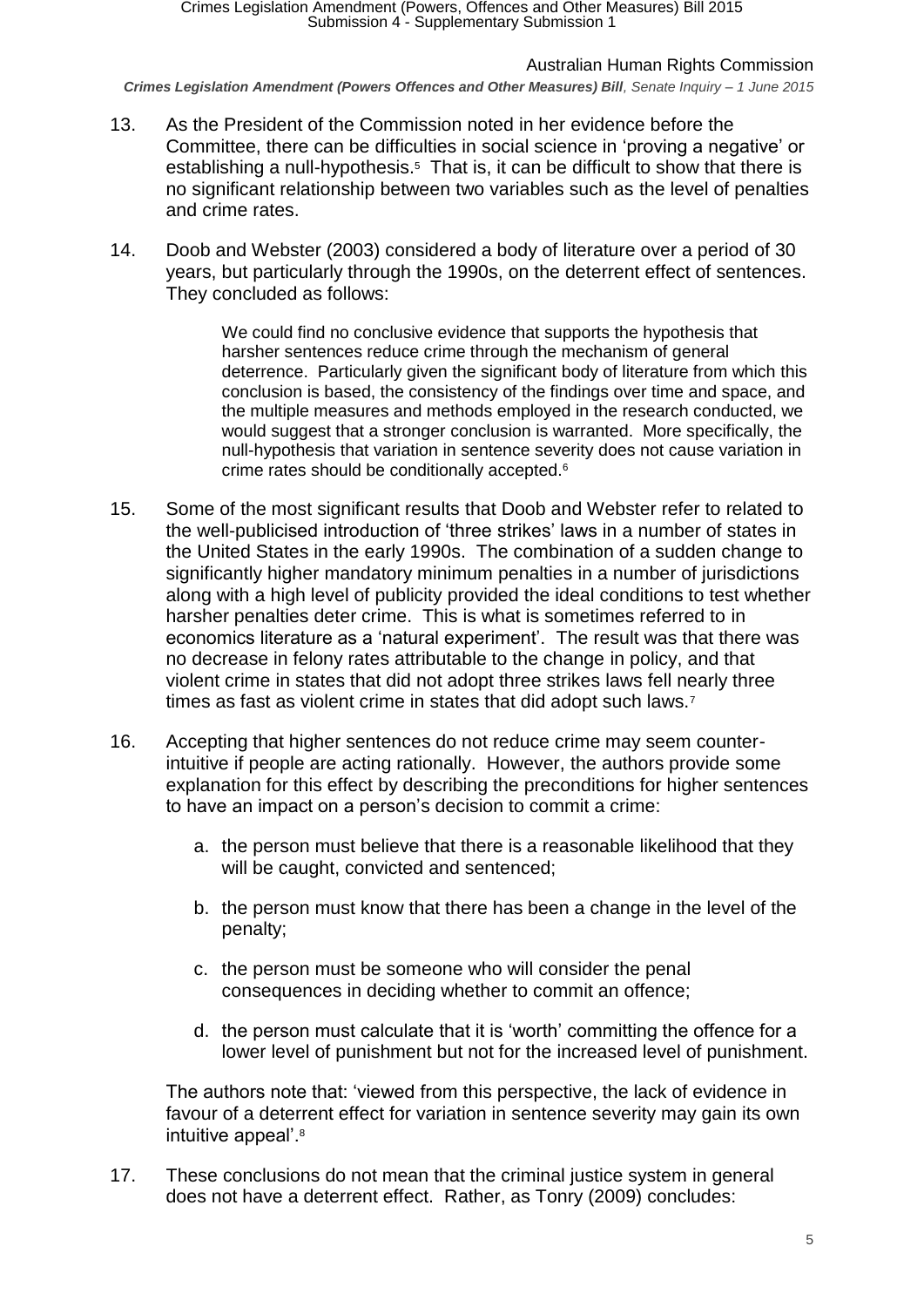*Crimes Legislation Amendment (Powers Offences and Other Measures) Bill, Senate Inquiry – 1 June 2015*

The critical question is whether marginal changes in sanctions have measurable deterrent effects. The heavy majority of broad-based reviews reach similar conclusions that no credible evidence demonstrates that increasing penalties reliably achieves marginal deterrent effects.<sup>9</sup>

18. In considering the impact of mandatory minimum sentences in particular, Tonry also examined 15 empirical studies of California's 'three strikes' laws and concluded:

> No matter which body of evidence is consulted – the general literature on the deterrent effects of criminal sanctions, work more narrowly focussed on the marginal deterrence hypothesis, or the evaluation literature on mandatory penalties – the conclusion is the same. There is little basis for believing that mandatory penalties have any significant effects on rates of serious crime.<sup>10</sup>

## <span id="page-5-0"></span>**4 Mandatory sentencing and juries**

- 19. Senator Macdonald asked the Commission whether it was aware of instances that reliably indicate that some juries are inclined not to convict a person because a mandatory minimum sentence would be imposed.<sup>11</sup>
- 20. The phenomenon of juries returning a verdict to acquit contrary to law is known as jury nullification. In these circumstances, the verdict is returned because the jury disagrees with the application of the law. It is more likely to occur in cases where a verdict of guilty will inevitably lead to a penalty that the jury considers to be unjust.
- 21. There is a long history of jury nullification, particularly in cases where conviction would lead to the application of the death penalty. A 1930 report of the British Select Committee on Capital Punishment, described the way in which this occurred in eighteenth-century cases:

In vast numbers of cases, the sentence of death was not passed, or if passed was not carried into effect. For one thing, juries in increasing numbers refused to convict. A jury would assess the amount taken from a shop at 4s 10d so as to avoid the capital penalty which fell on a theft of 5s. In the case of a dwelling, where a theft of 40s was a capital offense, even when a woman confessed that she had stolen £5, the jury notwithstanding found that the amount was only 39s. And when later, in 1827, the legislature raised the capital indictment to £5, the juries at the same time raised their verdicts to £4 19s.<sup>12</sup>

- 22. Without interviewing jury members, it is not possible to reliably ascertain their motives for returning a verdict of not guilty. However, there is both anecdotal and statistical evidence which supports the view that some juries in Australia have been deterred from finding a defendant charged with an aggravated people smuggling offence guilty because the defendant would then receive a mandatory minimum sentence.
- 23. The transcript in one people smuggling case in 2012, *R v Auli*, reveals that the jury passed a note to the judge to ask about the penalty to which a guilty verdict would expose the defendants. The judge informed the jury of the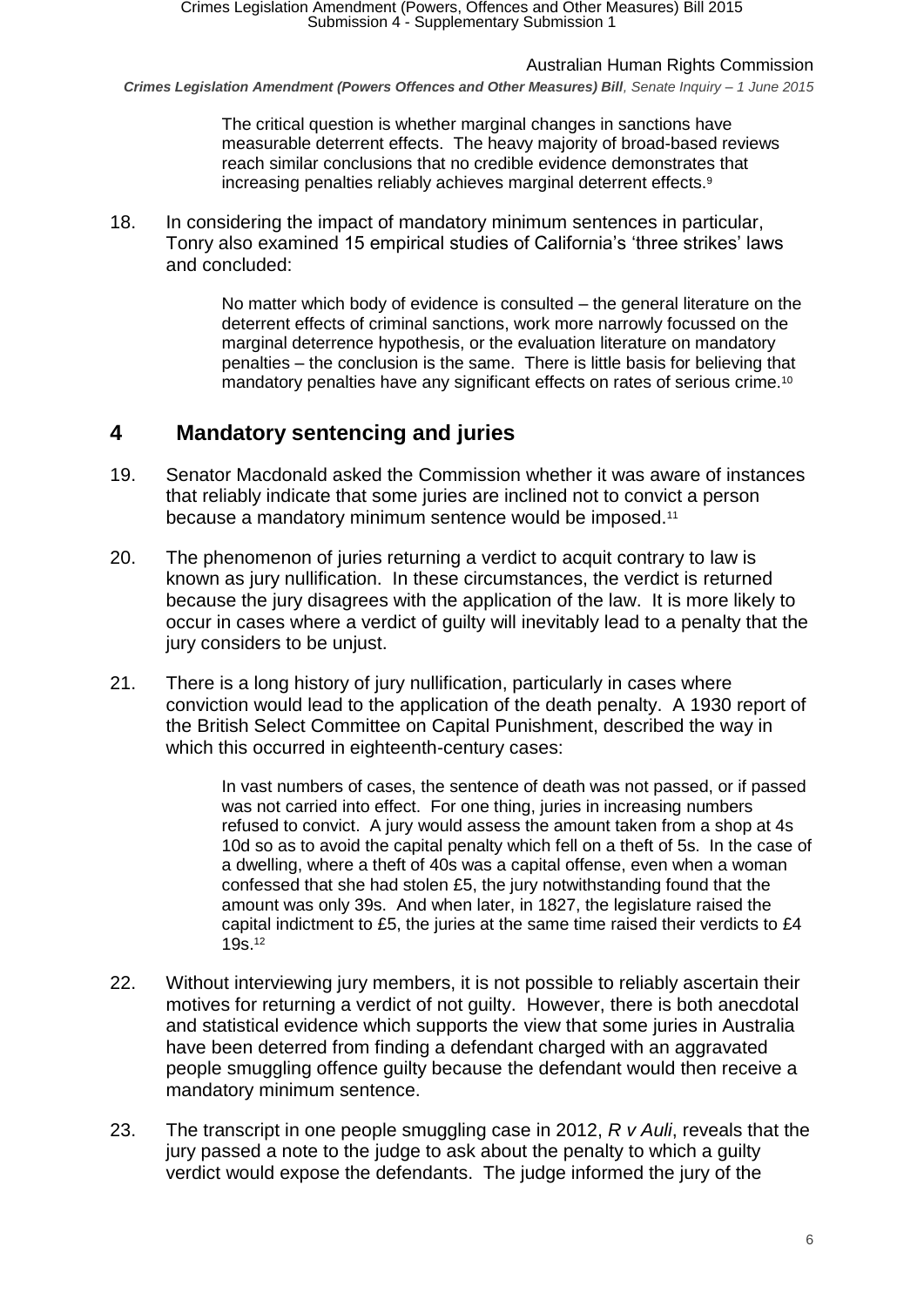*Crimes Legislation Amendment (Powers Offences and Other Measures) Bill, Senate Inquiry – 1 June 2015*

mandatory minimum that would apply, and the jury proceeded to acquit the defendants.<sup>13</sup>

- 24. Evidence given to this Committee in 2012 by the Commonwealth Director of Public Prosecutions showed that there was a rising rate of acquittals for people smuggling offences attracting a mandatory minimum penalty, as public awareness about the impact of mandatory minimum penalties increased.<sup>14</sup>
- 25. From mid-2008 to mid-2010, there were 59 people charged with people smuggling offences and none were acquitted (3 cases were discontinued and two were listed as 'other outcome'). In 2010-11 there were 140 cases and 8 acquittals (14 cases were discontinued and 9 were listed as 'other outcome'). In 2011-12 there were 151 cases and 25 acquittals (49 cases were discontinued and 8 were listed as 'other outcome').
- 26. That is, over the four year period, the rate of acquittals by the jury as a proportion of all cases brought rose from zero in the first two years, to 6% in year 3, to 17% in year 4.
- 27. When cases that were discontinued by the prosecution are removed from this analysis, the results are even more stark. The rate of acquittals by the jury in finally determined cases rises from zero in the first two years, to 6% in year 3, to 25% in year 4.
- 28. In September 2012, the then Attorney-General, the Hon Nicola Roxon MP, gave a direction to the Commonwealth Director of Public Prosecutions under s 8(1) of the *Director of Public Prosecutions Act 1983* (Cth) that the Director must not institute, carry on or continue a prosecution for an offence under s 233C of the *Migration Act 1958* (Cth) against a person who was a member of the crew on a vessel involved in bringing unlawful non-citizens to Australia unless the director was satisfied that:
	- a. the person had committed a repeat offence;
	- b. the person's role in the venture extended beyond that of a crew member; or
	- c. a death occurred in relation to the venture.<sup>15</sup>
- 29. Instead, the Director was required to consider instituting a prosecution under s 233A of the *Migration Act 1958* (Cth), which did not attract a mandatory minimum penalty.
- 30. This direction was revoked by the current Attorney-General, Senator the Hon George Brandis QC, on 4 March 2014.<sup>16</sup>